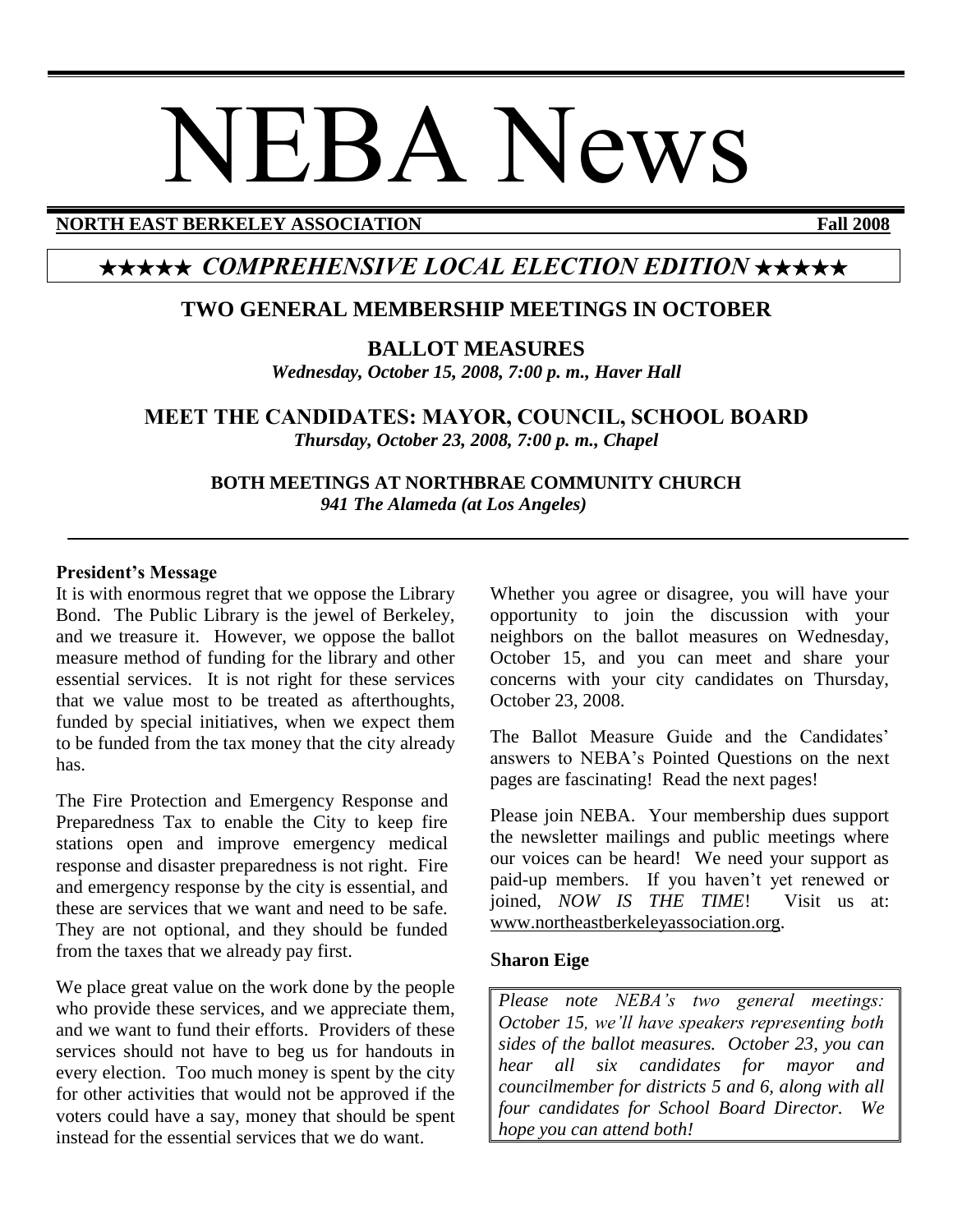# **VOTERS GUIDE TO KEY LOCAL BALLOT MEASURES**

(Arguments summarized from filed ballot arguments. NEBA Board recommendations were unanimous, and based on extensive and thoughtful discussion.)

### **MEASURE HH--GANN TAX RENEWALS**

**Description** State law requires periodic voter ratification of previously-approved special property taxes that exceed allowable spending limits (1986-1987 spending adjusted for inflation). Although 2/3 voter approval is required for original passage of the special taxes, only 50%+1 vote is needed for ratification. Berkeley has seven such special taxes and BUSD has three (see your tax bill, right side). Up for ratification is about \$25M worth of special taxes that exceed the allowable limit--a 1988 library tax, 1997 parks tax, 1997 emergency medical services tax, and a 1998 emergency service tax for the severely disabled.

**For the Tax Renewal** Ratification will allow the City to continue to provide these important community services. Not a new tax, just a continuation of already-approved moneys. If doesn't pass, loss of tens of millions of dollars, forcing dramatic reductions in City services. City needs these taxes because of Prop 13 losses. City funding for essential services has increased, not decreased, e.g 60% increase for public safety over last nine years. 1600 City employees long in place, since 1990. City uses General Fund for new services such as new emergency medical, recycling, health services, and gets tens of millions in state and federal funding. By voting against this, the will of voters is being subverted.

**Against the Tax Renewal** City has enough discretionary money in \$141M General Fund to pay for these important and essential services and save the average taxpayer about \$900 annually. A 31% staffing increase since 1980's has cost the City an extra \$62.5M annually. These Gann moneys fund no extra services, just allow Council extra money for pet projects. All of these basic services were previously paid by General Fund. A simple Council majority could maintain these services and de-fund wasteful City expenditures that would never be passed by voters. \$25M is actually funded by Measure HH, not the "tens of millions' claimed. City budget up 60% in last ten years but resident incomes haven't kept pace. New homeowners face \$10K annual property tax bill plus 1.5% property transfer tax, and Berkeley is freezing them out.

# **NEBA Board Recommends** YOU DECIDE ON HH.

# **MEASURE GG—FIRE PROTECTION/EMERGENCY PREPAREDNESS TAX**

**Description** \$3.6M special property tax to keep fire stations open and improve medical response and disaster preparedness. 2/3 voter approval necessary. Annual cost of \$78 for 1900 sf home.

**For the Tax** These services have been cut back. There are fewer fire stations than in the past and continued rotating closures are planned. This tax will hold the line on additional station closures and cuts to fire and emergency services, ensure paramedic service at every fire station, fund neighborhood disaster preparedness, and upgrade radio communications equipment. Now, only three fire stations have a designated paramedic. Opponents are a small group who are misleading the voters and using GG as a wedge issue: GG guarantees adequate funding that can only be used for stated purposes. Berkeley's families are being put at risk

NEBA News fall 2008 Page 2 of 8 **Against the Tax** Fire protection is an essential City service and should be top priority in core budget, not a political football. GG doesn't guarantee adequate staffing, reduction of core funding, or diversion of GG funds. Core General Fund budget is now a slush fund for things voters wouldn't approve—payments to developers, fraud bailouts, excessive City employee raises, payments to ineffective outside contractors. Council needs to prioritize and fund essential services first, which it could do with a simple majority vote. There is no budget deficit or fund shortage or financial crisis—real property tax revenue has doubled in last eight years and is still growing; average City employee compensation is already \$159,000 with new 14% increase signed; and City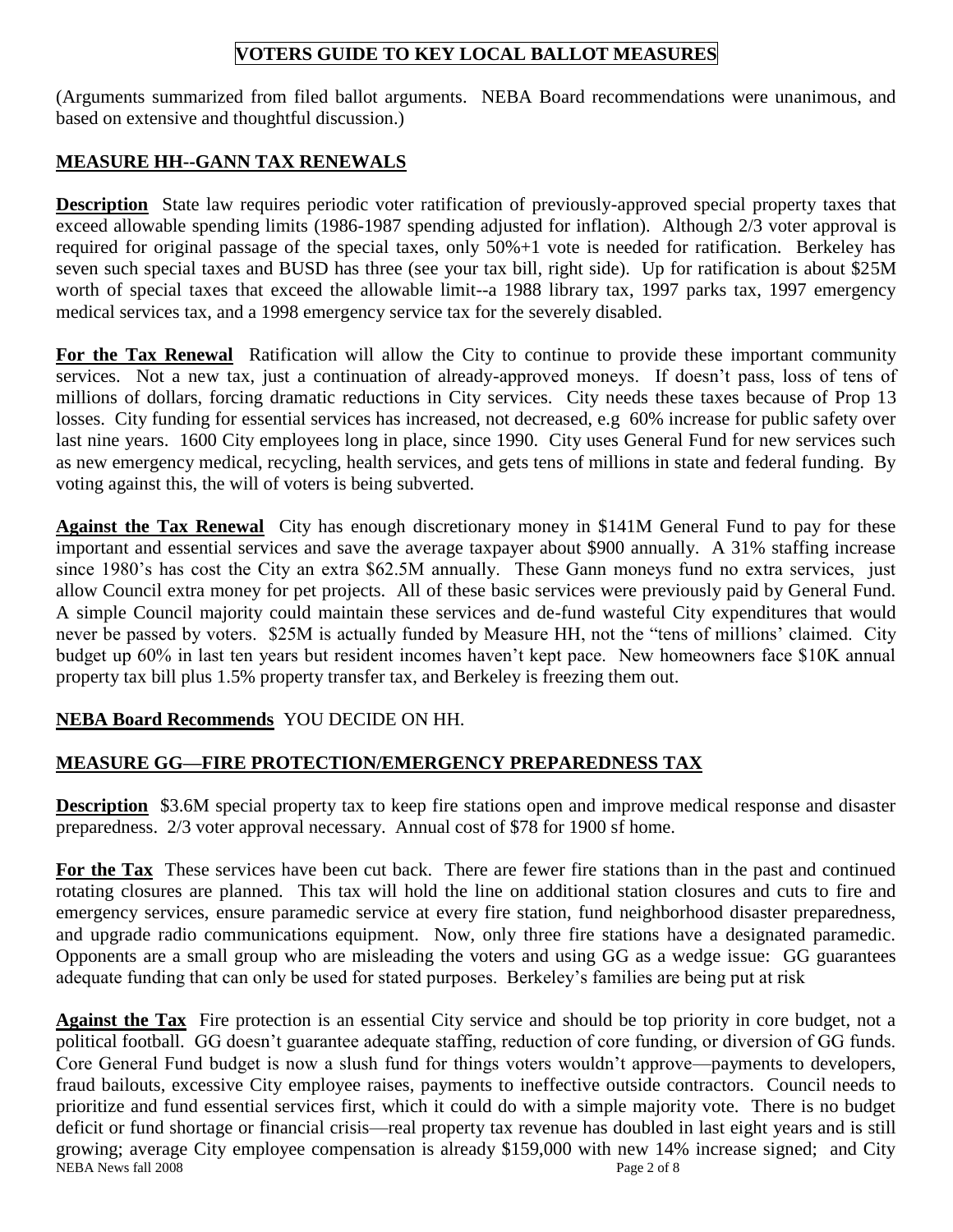has too many employees. Voters rejected similar measure in 2004. Proponents are unconscionably threatening voters and playing on voters needs and fears. Proponents are misleading voters: number of fire stations has been the same for about 50 years; excessive employee compensation, especially fire department \$2M overtime, accounts for funding needs; and better paramedic services could be provided at little extra cost.

#### **NEBA Board Recommends** VOTE NO ON GG

#### **MEASURE FF—LIBRARY BOND**

**Description** \$26M general obligation bond for renovation, expansion, seismic and disabled access improvements to Berkeley's four branch libraries. \$59 early years cost to average homeowner (\$330,500 valuation), \$27 average annual cost over 30 years. \$83 early years cost to new homeowner (\$1,000,000 valuation).

**For the Bond** While the Central Library has been fully renovated, the four branch libraries are old and out of date and have (mostly) not been renovated in thirty years. The buildings have crowded spaces, suffer structural damage, need ADA accessibility, and lack the infrastructure to meet technology needs. FF will bring the buildings up to current code standards, meet seismic requirements, enhance accessibility, create "greener" operations, add space for popular programs, and enhance historic architectural features. The Library system accommodates 800,000 annual visits and more than 700,000 annual checkout items. The branches are open six days per week. The Board of Library Trustees is appointed by and reports annually to the Berkeley City Council and the Council holds it accountable. Current Library funding is not adequate to pay for major physical improvements.

**Against the Bond** The Library is beloved and an essential City service that should be at least partially funded by the City's \$141M General Fund instead of entirely by special bonds and taxes. Annual City ad valorem real property tax revenue is up more than 100% over eight years and Transfer Tax revenue has averaged about \$13M annually. The City has been profligate, spending millions on developer subsidies and \$159,000 plus for average City employee compensation, but not one penny for the Library. Library spending of its generous special taxes is up 56% in just 6 years, to \$15.2M, more than double the 22% CPI increase. Library salaries are up 14% since 2006 and will increase by another 14% in the next three years. Half of Library usage is by non-Berkeleyans who pay nothing. The Library needs to be more directly accountable to the public. The average homeowner already pays about \$300 annually for Library operations (in addition to bond payments for the Main Library reconstruction). After a 2004 NO vote by voters, the Library should have lived within its means, managed its revenues better, applied for available state and federal monies, and set aside some moneys for physical improvements.

# **NEBA Board Recommends** VOTE NO ON FF

#### **MEASURE KK—VOTER APPROVAL FOR EXCLUSIVE TRANSIT-ONLY AND HOV/BUS ONLY LANES**

**Description** This is an initiative ordinance that would require voter approval before the City could dedicate a public street or traffic lane to bus-only, transit-only, or high-occupancy vehicle-only use. Voter approval wouldn't be required for minor changes. Under current law, the City Council alone can make such dedications.

NEBA News fall 2008 Page 3 of 8 **For Measure KK** Our major arteries are threatened with partial removal from public use, with no compensation to residents, by dedications, massive reconstruction, and resulting congestion. The main threat arises from AC Transit's proposal for Bus Rapid Transit which would cost taxpayers hundreds of millions of dollars and would not benefit the public: local bus stops would be eliminated; most public parking would be removed and/or pushed into already-overparked neighborhoods; local businesses would suffer; travel time and energy savings would be insignificant; and, since the existing buses often travel empty, there is no guarantee of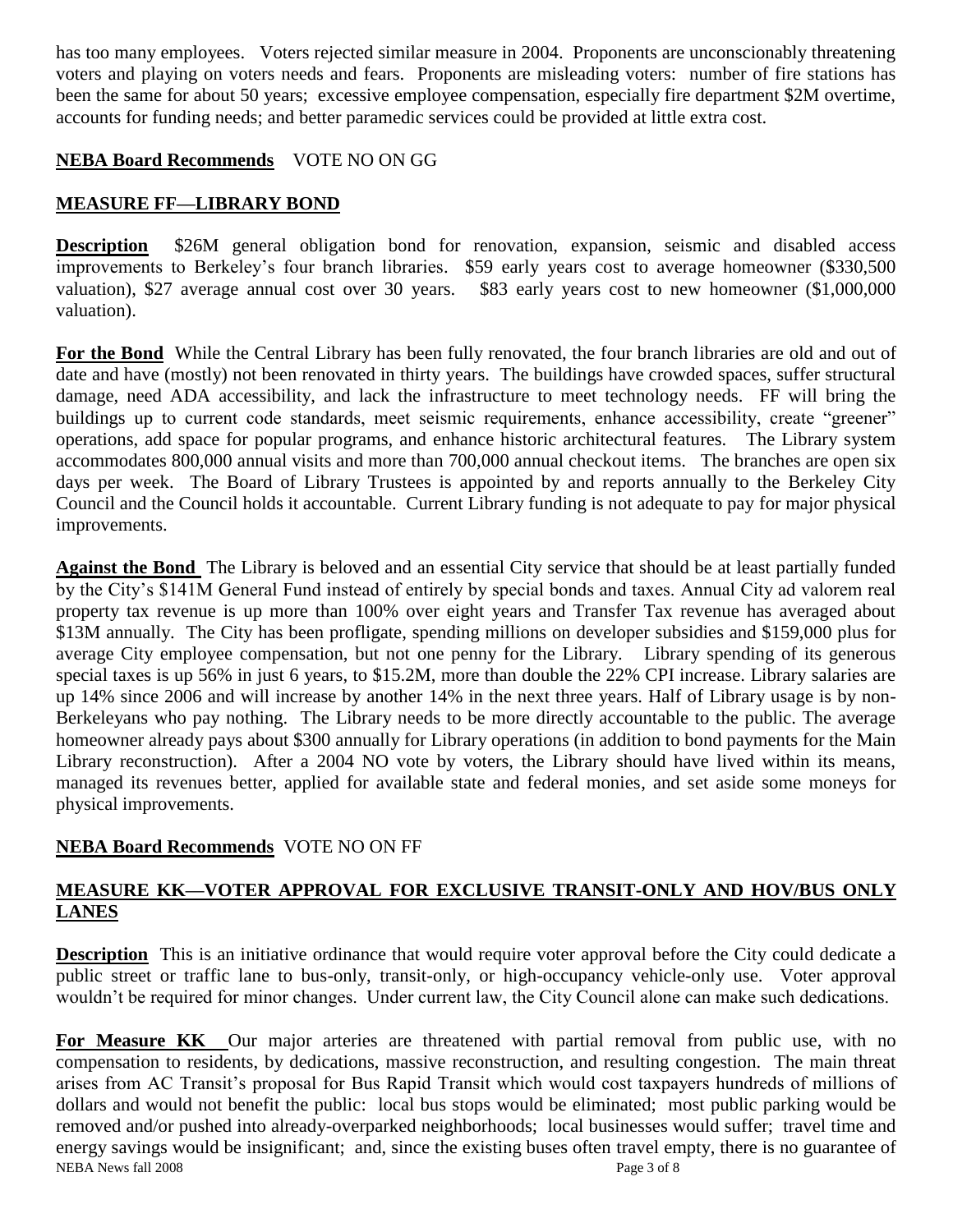increased ridership. A better transit system will result if we look at other options and put any plan before the voters. KK is democratic and in line with Berkeley's values and its historical vote about undergrounding the BART tracks. The City Attorney assertion of hundreds of thousands of dollars to implement KK is false and misleading.

**Against Measure KK** There is already an adequate City review process for major transit projects, including many public meetings, City board and commission input, and an environmental impact statement. Having voters second-guess elected representatives on transportation decisions is a waste of time and money. KK would produce costly delays to transit improvements and undercut Berkeley's "Green Initiative" (Measure G) approved by 81% of the voters in 2006. It would create a significant impediment to implementing General Plan policies relating to improving public transit and creating alternatives to the automobile. KK says nothing about how to improve transit, reduce traffic, or protect the environment. KK actually subverts the democratic process by subverting the normal process of meetings and comments, and it is completely out of touch with Berkeley values. Implementing KK could cost the City up to \$1.2M.

#### **NEBA Board Recommends** VOTE YES ON KK

#### **MEASURE LL—REFERENDUM ON CITY'S REVISED LANDMARKS PRESERVATION ORDINANCE (LPO)**

**Description** In 2006 the City Council approved substantial changes to the LPO. Because of a 2006 citizens initiative (defeated 43.24% to 56.76%), and the current voter-initiated referendum on the new LPO, the new LPO was not implemented and the old version currently stands. If passed, Measure LL will implement the new LPO. The new LPO proposed in Measure LL purports to streamline and make state-law compliant the process for landmark decision-making by the City's Landmarks Preservation Commission (LPC), revises the procedure and timeline for designating a landmark, grants the LPC new authority to prohibit demolition of historic resources, and eliminates property owner approval in establishing historic districts.

For Measure LL The existing landmarks law is flawed and Measure LL fixes its flaws: it fixes its legal flaws, as determined by a judge in 1999 and Berkeley's City Attorney; it allows property owners to find out in advance if their property is a landmark and thereby subject to many regulations, unlike current law that prohibits this pre-determination; it sets new and clearer standards for what constitutes a landmark, and clear timelines for determination; and it gives the LPC more authority to deny demolitions. Measure LL has been approved by the LPC and the City Council after an extensive six-year process. Berkeley has diligently protected its history, and LL supports legitimate historic preservation. A small group is trying to block these needed revisions after being defeated by voters in their 2006 attempt.

**Against Measure LL** This measure expedites: the demolition of historic buildings; the destruction of neighborhoods and affordable housing; environmental degradation and global warming, by promoting demolitions and new construction (which produces 48% of greenhouse gases) over preservation and retrofit. LL was written to help speculators and developers by making it easier to demolish historic buildings. LL severely restricts the time available to save historic resources, such as Iceland. The current ordinance is not legally flawed, and it has been upheld by the Appeals Court and certified as fully compliant by the State Office of Historic Preservation. The current ordinance also allows property owners to find out in advance if their property is a landmark.

#### **NEBA Board Recommends** VOTE NO ON LL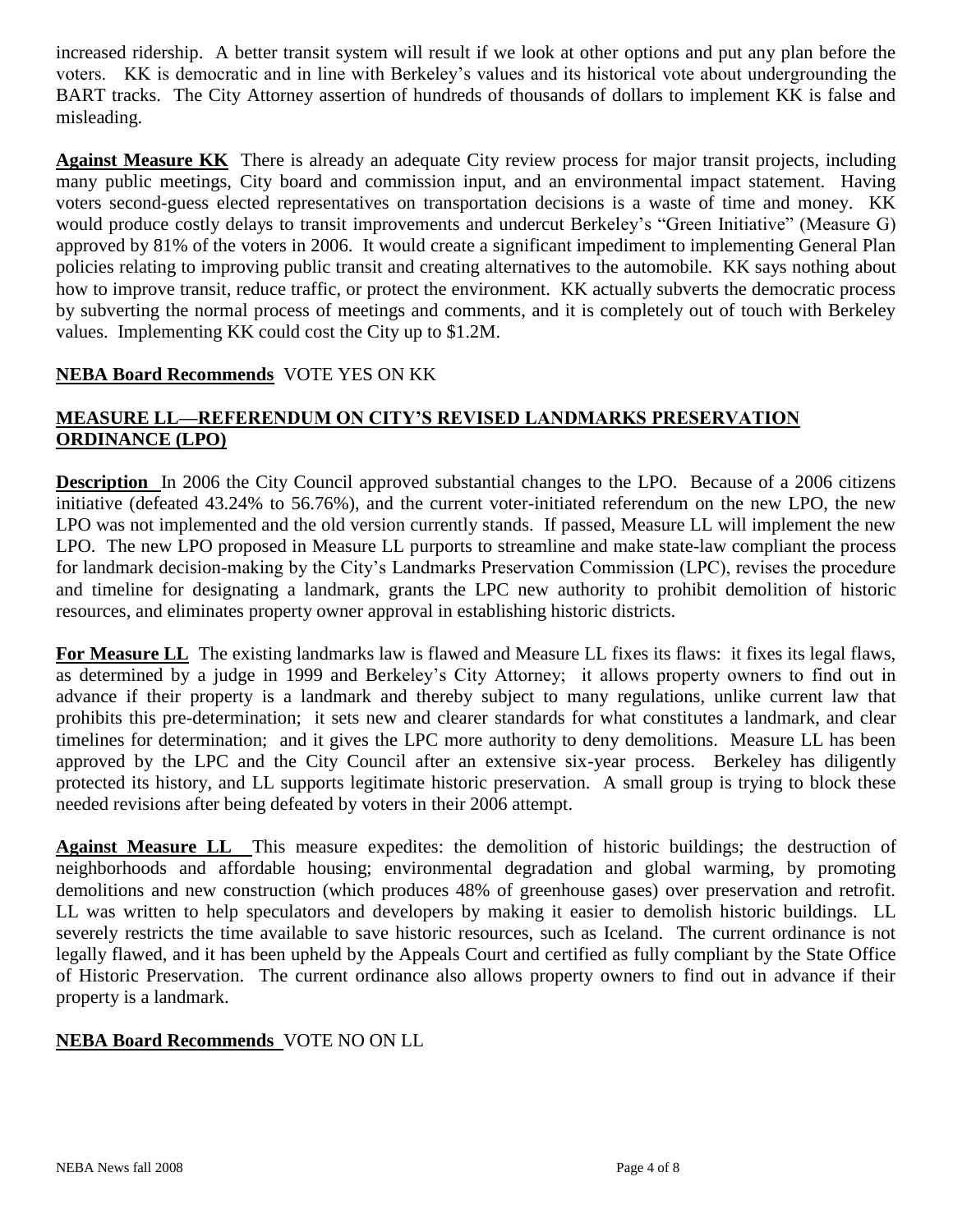#### **POINTED QUESTIONS FOR CANDIDATES BATES & DEAN (MAYOR), CAPITELLI & HAHN (DISTRICT 5), SORGEN & WENGRAF (DISTRICT 6)**

**Overview** While NEBA does not endorse candidates, its mission is to inform, educate, and advocate for the interests of, Berkeley residents of local electoral Districts 5 and 6 (please see our full Mission Statement). In line with our mission we submitted a list of 32 pointed questions to candidates, with the aim of illuminating candidate inclinations and positions on key issues, and publishing the responses for our membership

The list of questions is certainly not comprehensive and we could have added at least 32 more! In retrospect, some of the questions might have been worded more felicitously. While we fully understand that these questions address complex issues, the "Yes, No, No Answer" format was necessary given the space limitations of the newsletter and our desire for clarity (as opposed to the usual "all things to all people" approach of politicians). Where candidate Yes or No responses were substantially qualified, we placed the response in the "No Answer" category. We urge our members to further explore the questions with candidates, in as much depth as possible, at the various candidate forums and other venues available between now and November 4.

NEBA members may not be aware that there are numerous local endorsement groups, such as the Sierra Club, Livable Berkeley, employee unions, Berkeley Citizens Action, etc. (check the candidate endorser lists you'll be getting in the mail!) that send out candidate questionnaires, hold private meetings with candidates, and then issue their endorsements, all without the ordinary voter being privy to the conversation and commitments privately made. In our national election there has been comprehensive coverage and vetting of candidates. Local politics affects our lives dramatically and local elected officials play a crucial role in our everyday lives. NEBA members and all Berkeley residents are entitled to more sunshine on the candidates!

All candidates responded to our questionnaire, except for mayoral candidate Tom Bates, and were offered an opportunity to make a short general statement re: the questionnaire. Here are the candidates general comments and caveats.

**Mayor Tom Bates** I have decided not to complete your questionnaire. The questions are simplistic, often based on inaccurate statements about the city, and many are not at all reflective of the complexities and nuances of the issues. I respectfully disagree that yes/no responses to these very important questions will enlighten anyone as to my beliefs, record, or inclinations. While you said you wanted to understand the candidates positions in a clear manner—this survey does not accomplish that goal.

**Shirley Dean** I will work to develop a Services-Based Outcomes Budget identifying essential/core services, setting priorities, establishing performance standards, and giving the public more input into budget decisions. City budgets are always balanced, it is unlawful to do otherwise. The issue is not balancing the budget, the issue is what's *in* it.

**Laurie Capitelli** No general statement.

**Sophie Hahn** Most yes/no answers mean mostly yes or no or lean yes or no, and are not absolute. An \* indicates "with reservations" and a \*\* indicates "significant caveats or explanation". A "No Answer" response means that the question is far too complex for a yes or no, or that significant terms require definition, or is a compound question not amenable to yes or no, or is a false dichotomy, or there is some other significant issue with the question. (Ed. Regrettably, it was not possible to include Ms. Hahn's asterisk notations.)

**Susan Wengraf** Made no overall statement except that her "No Answer" responses generally indicated "This is a complicated question that deserves in-depth discussion".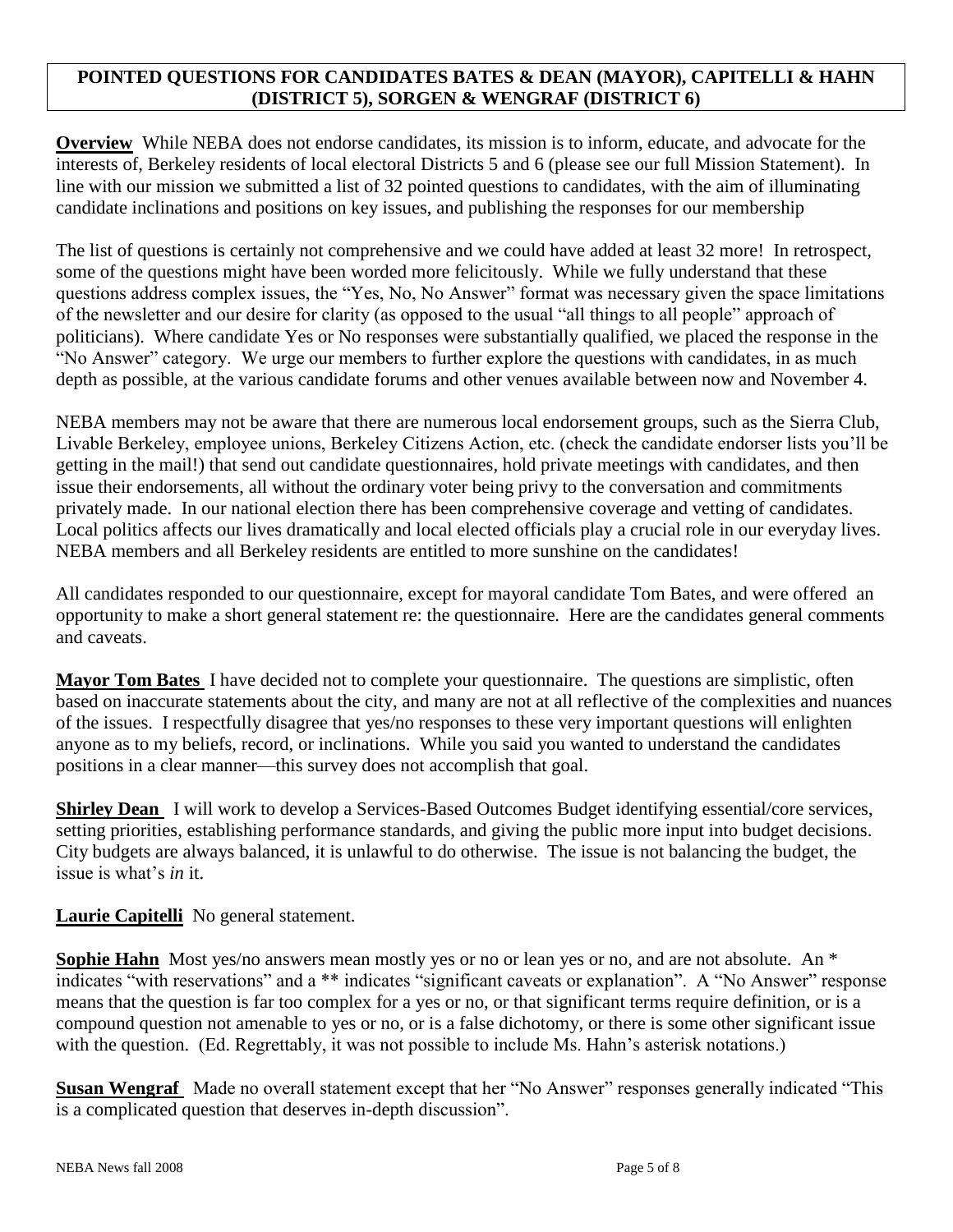**Phoebe Anne Sorgen** Many questions that I did answer yes or no …require a more nuanced response. …I am nevertheless revealing the direction I am currently leaning. Few of these issues are black, white, or gray, but multi-hued.

#### **Taxation and Budget**

|                                                        | 1. Are fire, emergency medical, police, and library essential City services?                                 |  |  |  |  |
|--------------------------------------------------------|--------------------------------------------------------------------------------------------------------------|--|--|--|--|
|                                                        | Yes—Dean, Hahn, Wengraf, Sorgen<br>$No$ —Capitelli                                                           |  |  |  |  |
|                                                        | 2. Should fire, emergency medical, police and library be given first priority for discretionary General Fund |  |  |  |  |
|                                                        | allocations?                                                                                                 |  |  |  |  |
|                                                        | Yes-Dean, Hahn, Wengraf, Sorgen No-Capitelli                                                                 |  |  |  |  |
|                                                        | 3. Do you support higher property taxes and fees for Berkeley homeowners?                                    |  |  |  |  |
| Yes-Capitelli No-Dean, Hahn, Sorgen No Answer--Wengraf |                                                                                                              |  |  |  |  |
|                                                        | 4. Do you support Measure FF, the Library Bond?                                                              |  |  |  |  |
|                                                        | Yes-Dean, Capitelli, Hahn, Wengraf, Sorgen                                                                   |  |  |  |  |
|                                                        | 5. Do you support Measure GG, the Fire Protection and Emergency Preparedness Tax?                            |  |  |  |  |
|                                                        | Yes-Dean, Capitelli, Wengraf, Sorgen<br>No Answer--Hahn                                                      |  |  |  |  |
|                                                        | 6. Do you support Measure HH, the Gann special tax renewals?                                                 |  |  |  |  |
|                                                        | Yes—Dean, Capitelli, Hahn, Wengraf,<br>No Answer--Sorgen                                                     |  |  |  |  |
|                                                        | 7. Is the average City employee compensation of \$159,000 plus 14% increase over the next 3-4 years          |  |  |  |  |
|                                                        | appropriate?                                                                                                 |  |  |  |  |
|                                                        | Yes-Capitelli<br>No Answer—Dean, Hahn, Wengraf, Sorgen                                                       |  |  |  |  |
|                                                        | 8. Is the City ratio of City employees to residents (app. 1:60) too high?                                    |  |  |  |  |
|                                                        | Yes-Sorgen<br>No Answer—Dean, Capitelli, Hahn, Wengraf                                                       |  |  |  |  |
|                                                        | 9. Should expensive and nice-to-have but non-essential City services and projects, such as the Downtown      |  |  |  |  |
|                                                        | Oxford/Brower Project Downtown and \$20 million in youth services, be put before the voters?                 |  |  |  |  |
|                                                        | No-Dean, Capitelli, Hahn, Wengraf<br>No Answer--Sorgen                                                       |  |  |  |  |
|                                                        | 10. Is the City doing a good job on expansion of the tax base and economic development?                      |  |  |  |  |
|                                                        | No-Dean, Capitelli, Hahn, Sorgen No Answer--Wengraf                                                          |  |  |  |  |
|                                                        | 11. Is the City in good financial condition with respect to long-term benefit obligations to employees and   |  |  |  |  |
|                                                        | infrastructure repair?                                                                                       |  |  |  |  |
|                                                        | No-Dean, Hahn, Sorgen<br>No Answer—Capitelli, Wengraf                                                        |  |  |  |  |
|                                                        | 12. Should the City be spending less and putting more money into the Reserve Fund for long-term              |  |  |  |  |
|                                                        | obligations and infrastructure repair?                                                                       |  |  |  |  |
|                                                        | No Answer—Capitelli, Wengraf, Sorgen<br>Yes-Dean, Hahn                                                       |  |  |  |  |
|                                                        | 13. Should tax-exempt educational and large nonprofit institutions be induced to pay a fair share for City   |  |  |  |  |
|                                                        | services (fire, emergency medical, police, public works, etc.) now received gratis?                          |  |  |  |  |
|                                                        | Yes—Sorgen No—Hahn No Answer—Dean, Capitelli, Wengraf                                                        |  |  |  |  |
|                                                        |                                                                                                              |  |  |  |  |
| <b>Town/Gown Relations</b>                             |                                                                                                              |  |  |  |  |
|                                                        |                                                                                                              |  |  |  |  |
|                                                        | 14. Should the City more forcefully seek reimbursement from UCB for the \$15M+ in free services it           |  |  |  |  |
|                                                        | receives, for example, by Payment-In-Lieu of Taxes (PILOT) fees paid by universities in other locales?       |  |  |  |  |
|                                                        | Yes-Dean, Wengraf, Sorgen<br>No Answer—Capitelli, Hahn                                                       |  |  |  |  |

- 15. If unreimbursed, should the City continue to provide free police, fire, emergency medical, and public works services to UCB? Yes—Dean, Hahn, Wengraf No Answer—Capitelli, Sorgen
- 16. Should the City try to restrain UCB expansion into Downtown and the Southside? Yes—Dean, Capitelli, Hahn, Wengraf, Sorgen
- 17. Should the City rescind the Settlement Agreement with UCB wherein it ceded most planning and fee levying power over UCB for 15 years?

NEBA News fall 2008 Page 6 of 8 Yes—Dean, Sorgen No—Capitelli No Answer—Hahn, Wengraf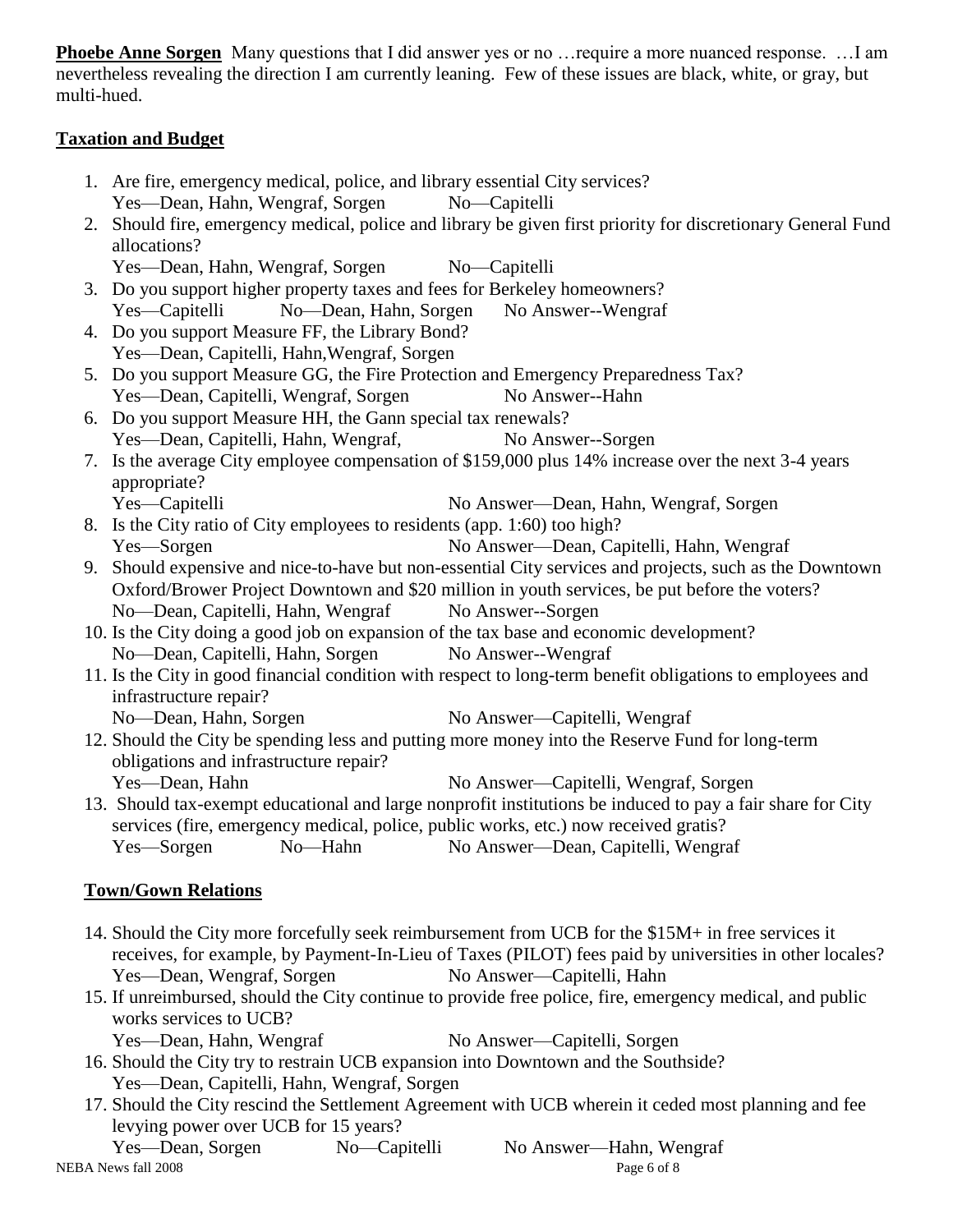|          |              | 18. Should the City join in the neighbors appeal of the recent ruling regarding the UC stadium/sports |
|----------|--------------|-------------------------------------------------------------------------------------------------------|
| complex? |              |                                                                                                       |
| Yes—Dean | No—Capitelli | No Answer—Hahn, Wengraf, Sorgen                                                                       |

| <b>Land Use</b> |  |
|-----------------|--|

- 19. Do you support an increase in Berkeley's population/population density (currently about 100,000) of more than 5% over the next 15 years? Yes—Capitelli No—Dean No Answer—Hahn, Wengraf, Sorgen
- 20. Do you support high-density development along Berkeley's transit corridors and around transit terminus, such as our BART stations?

Yes—Capitelli No Answer—Dean, Hahn, Wengraf, Sorgen

- 21. Are Berkeley's land use, tax, educational, and social policies discouraging middle and professional class families from moving into Berkeley?
- Yes—Dean No—Capitelli, Wengraf No Answer—Hahn, Sorgen 22. Is too much of Berkeley real estate in the hands of tax-exempt educational institutions and large
	- nonprofits?
	- Yes—Dean, Sorgen No—Capitelli No Answer—Hahn, Wengraf
- 23. Are developers getting too many zoning and fee concessions from the City? Yes—Dean, Hahn, Sorgen No—Capitelli No Answer--Wengraf
- 24. Do you support Measure KK requiring voter approval for City giveaway of City roadways, for example the ceding of roadway to AC Transit for the Bus Rapid Transit program? Yes—Dean No—Capitelli No Answer—Hahn, Wengraf, Sorgen
- 25. Do you support Measure LL, the official City revision of our landmark laws? Yes—Capitelli No—Dean, Hahn, Sorgen No Answer--Wengraf
- 26. Should the City be spending more of its discretionary money on parks and recreation, such as for Iceland and pools, as opposed to more subsidized housing and social services? No Answer—Dean, Capitelli, Hahn, Wengraf, Sorgen

# **Other**

- 27. Are you proud of Downtown Berkeley? No—Dean, Capitelli, Hahn, Wengraf, Sorgen
- 28. Do you think the City is excessively involved in national and foreign policy issues?
	- Yes—Dean, Hahn, Wengraf No Answer—Capitelli, Sorgen
- 29. Even at the risk of disrupting business-as-usual, would you officially encourage and support local political demonstrations for various causes?
	- Yes—Capitelli No—Wengraf No Answer—Dean, Hahn, Sorgen
- 29. Do you think the Code Pink anti-Marine demonstration has been beneficial? No—Dean, Capitelli, Hahn, WengrafNo Answer--Sorgen
- 30. Should stronger measures be implemented to deter vagrancy and quality-of-life infractions on Berkeley's streets?
	- Yes—Dean, Capitelli, Hahn, Wengraf No Answer--Sorgen
- 31. Do you think an adequate system is in place for public input into City decision-making? Yes—Capitelli No—Dean, Hahn, Sorgen No Answer--Wengraf
- 32. Do you think the City has a "silent majority" that is turned-off by our City government? Yes—Dean, Capitelli, Hahn No—Sorgen No Answer--Wengraf